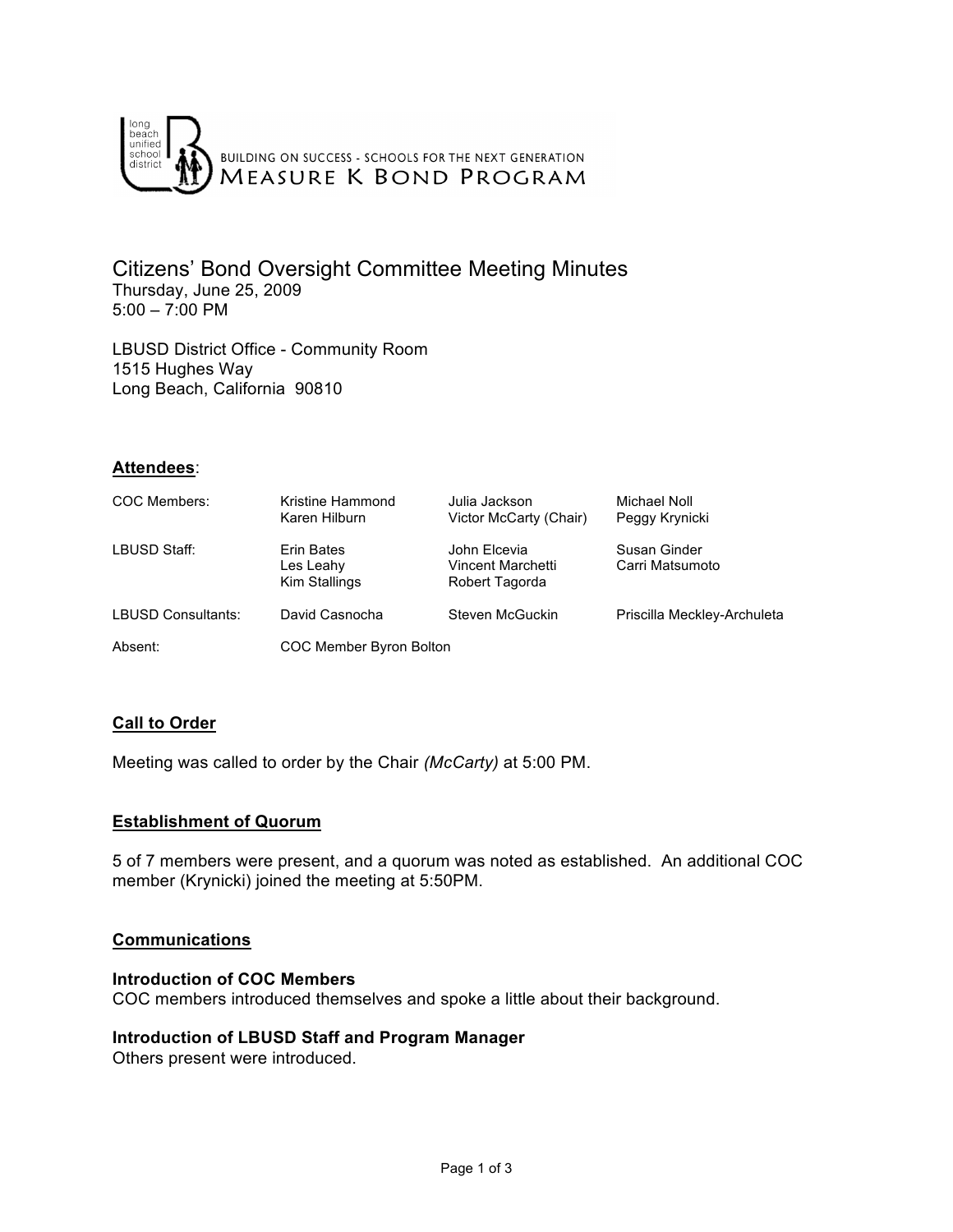# **Meeting Procedures** *(McCarty)*

There was discussion about the schedule for meetings. Meetings are to be held quarterly at the LBUSD District Office from 5:00 to 7:00 PM on the fourth Thursday of March, June and September, and on the third Thursday during December. The COC member roster was reviewed by each member to confirm that contact information was correct. This roster will be provided to the COC members for reference. LBUSD staff contact information will be added to the roster. There was discussion about providing materials to COC members prior to the meeting. Materials will be provided to the Committee following posting of the agenda. The agenda must be posted 72 hours in advance of the meeting. If the agenda is posted earlier than 72 hours prior to the meeting, the Committee will be sent the agenda along with the accompanying materials sooner. Electronic (e-mail) delivery may be used to transmit materials when appropriate.

# **New Business**

# **Selection of 1 and 2 Year Term Members** *(McCarty)*

Terms were determined by drawing of lots. Results are:

- $Hilburn 2 years.$
- $\Box$  Jackson 1 year.
- $Hammond 2 years.$
- Krynicki 2 years.
- $\blacksquare$  Bolton 1 year.
- $\blacksquare$  Noll 2 years.
- $\blacksquare$  McCarty (chair) 2 years, no lot drawn as this term was pre-set.

# **Election of Vice-Chair** *(McCarty)*

Member Hilburn volunteered and the other COC members accepted Member Hilburn as Vice-Chair. This Vice-Chair selection is for one year. There was discussion to have the Vice-Chair and Chair on alternate terms to allow for continuity of the Committee.

# **Staff Reports**

# **Review of COC Bylaws and Ethics Policy Statement** *(Casnocha)*

The Board Resolution 020309-E Attachment was reviewed highlighting key language that defines the COC responsibilities, duties, oversight and purview. Exhibit B of the Official Sample Ballot and Voter Instructions for Measure K was reviewed. It was clarified that the projects that would be allowable for Measure K would need to be found within the first 75 words, the full ballot text or the Facility Master Plan, which is incorporated by reference, and that not all possible projects listed will be completed as part of Measure K. An article "Court of Appeal Upholds Bond Measure and Establishes a Practical 'Type of Project' Standard for Meeting Proposition 39 Specific Project List Requirement" was provided to COC members for reference. Ethics policy was also discussed by bond legal counsel.

# **Overview and Update of Measure K Bond Program** *(Matsumoto)*

The Facility Master Plan, approved by the Board in January 2008, led to the Measure K November 2008 ballot initiative. Two years of work led to the creation of the Facility Master